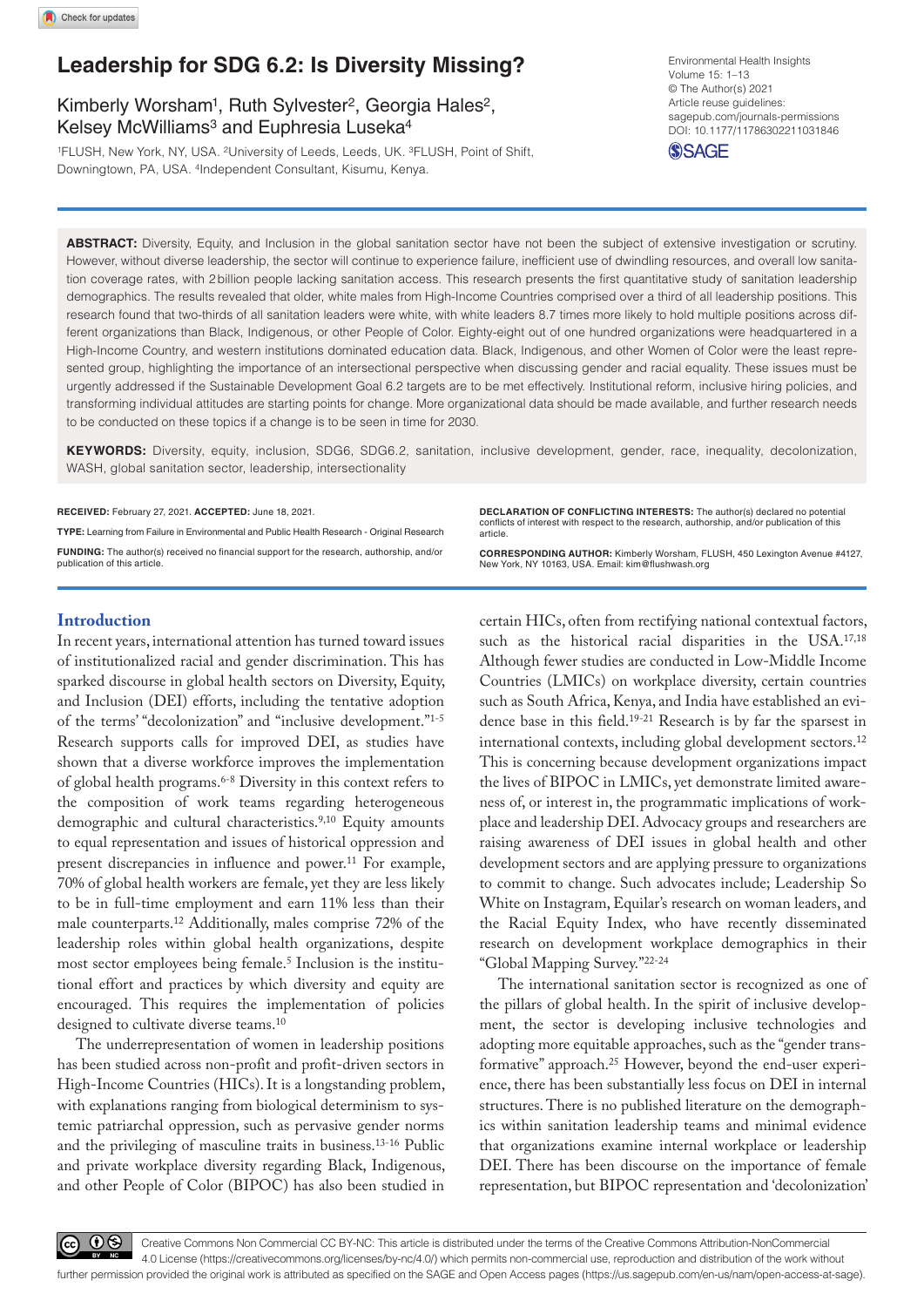have not received similar attention.<sup>26,27</sup> The intersections between race and gender cannot be ignored when seeking to address gender inequality in the workplace, particularly in a sector implementing programs in LMICs and impacting BIPOC.28-30 Therefore, the sanitation sector is currently in the formative stages of pursuing representative DEI in its workforce and leadership. Progress is being hindered by a lack of transparency regarding sectoral institutions' internal structures and employment processes. If this continues, the target of achieving Sustainable Development Goal (SDG) 6.2 by 2030 may not be met.<sup>31</sup>

This research presents the first quantitative study of leadership demographics within the sanitation sector, filling an essential gap by establishing a baseline picture of the individuals and countries currently holding the greatest power. This study was conducted to enable sanitation organizations to make crucial, data-driven decisions regarding their internal DEI policies. The recommendations are intended to begin the conversation on what these changes could look like, drawing from other development sectors' learnings. However, further research is needed on how this can be realized in the global sanitation sector for the higher purpose of achieving SDG 6.2.

# **Literature Review**

### *Inequalities in international development*

The international development sector has been critiqued over the extent of western influence in its governing bodies and funding structures.32-34 This has ramifications on aid effectiveness; for example, the strong focus on economic growth is often at odds with local perceptions of development.35-38 Research has shown that the leadership of development organizations lacks diversity; a recent study found that 32% of CEOs were women, and 3% were BIPOC.39 Implicitly, because both race and gender did not disaggregate data, these statistics also demonstrate the absent representation of BIPOC women. Discourse is growing on DEI in development, with key voices in the sector highlighting that although women are well represented in certain roles such as fundraising, most leadership positions are filled by white men.39-45

# *DEI in the sanitation sector*

DEI and associated power dynamics within the sanitation development sector have received limited attention in the published and gray literature. The focus has centered on the enduser experience, giving rise to gender approaches, disability inclusion, and user-centered design.<sup>46-48</sup> These approaches have undoubtedly improved the equity of sanitation services; however, their driving DEI principles have not permeated the wider culture of the sector or internal organizational structures. A few recent publications call for greater change within the sector regarding gender equality and transgender inclusion.25,26,49,50

Sanitation academia also struggles with a lack of DEI. This is largely due to academic imperialism, a problem that pervades academia, where HICs are considered the knowledge creators and LMICs are considered the knowledge receivers or the "information-poor."51-53 For example, development approaches to rapid urbanization in LMICs are shaped by urban knowledge gathered from HICs, despite distinct statistical and sociocultural differences.54 Academic imperialism has become a recent feature in sanitation discourse, however, there is little indication that the sector is taking considered action to address it.4,55 Certain sanitation-related academic journals have recently become "open access," which many hail as a step toward greater equity. However, this is contested by certain academics who believe this to be a blunt Eurocentric initiative that increases publishing barriers to LMIC institutions by effectively enforcing an author-pay model.<sup>56</sup> Therefore, the wider body of sanitation literature presently available has been heavily produced by white researchers, with their ingrained assumptions and biases. Although this study did not collect data on academic organizations, academia is an important aspect of sectoral DEI, particularly because applied sanitation research strongly informs policy strategy and service design.<sup>57</sup>

The localization agenda outlined in the 2016 World Humanitarian Summit has influenced hiring practices in the sector.58,59 Although greater numbers of national staff are being recruited to program implementation teams, there remains low transparency regarding leadership-level hiring practices.<sup>60</sup> Additionally, with most organization headquarters based in HICs, even if LMIC national teams are becoming more diverse, the high salaried and high influence positions continue to be afforded to HIC nationals. Without awareness or examination of DEI in sanitation leadership, the sector's strategy and funding structures will continue to be set by an exclusive group, most of whom have a poor understanding of BIPOC sanitation service users' lived realties LMICs.

The focus of this study was on international leadership demographics and analyzing where global power and influence was held. However, the international sphere is not the only place where sanitation power and influence reside. National governments and service providers in many LMICs make the final decisions on sanitation provision through policymaking, budget allocating, and standard setting; however, national governments often make decisions with the strategic consideration of who will provide additional funding. Similar to international leadership demographics, national demographics have low transparency in the documentation. A report from Nepal highlights that a gender and caste-diverse workforce is required to represent better Nepali citizens respond to their service needs.<sup>61</sup> A government employee survey found that 6% of the 1,511 included staff were women, with this figure falling to 2% in managerial roles. High caste (Brahmin or Chhetri) men were found to "dominate decision-making levels" in the sector<sup>61</sup>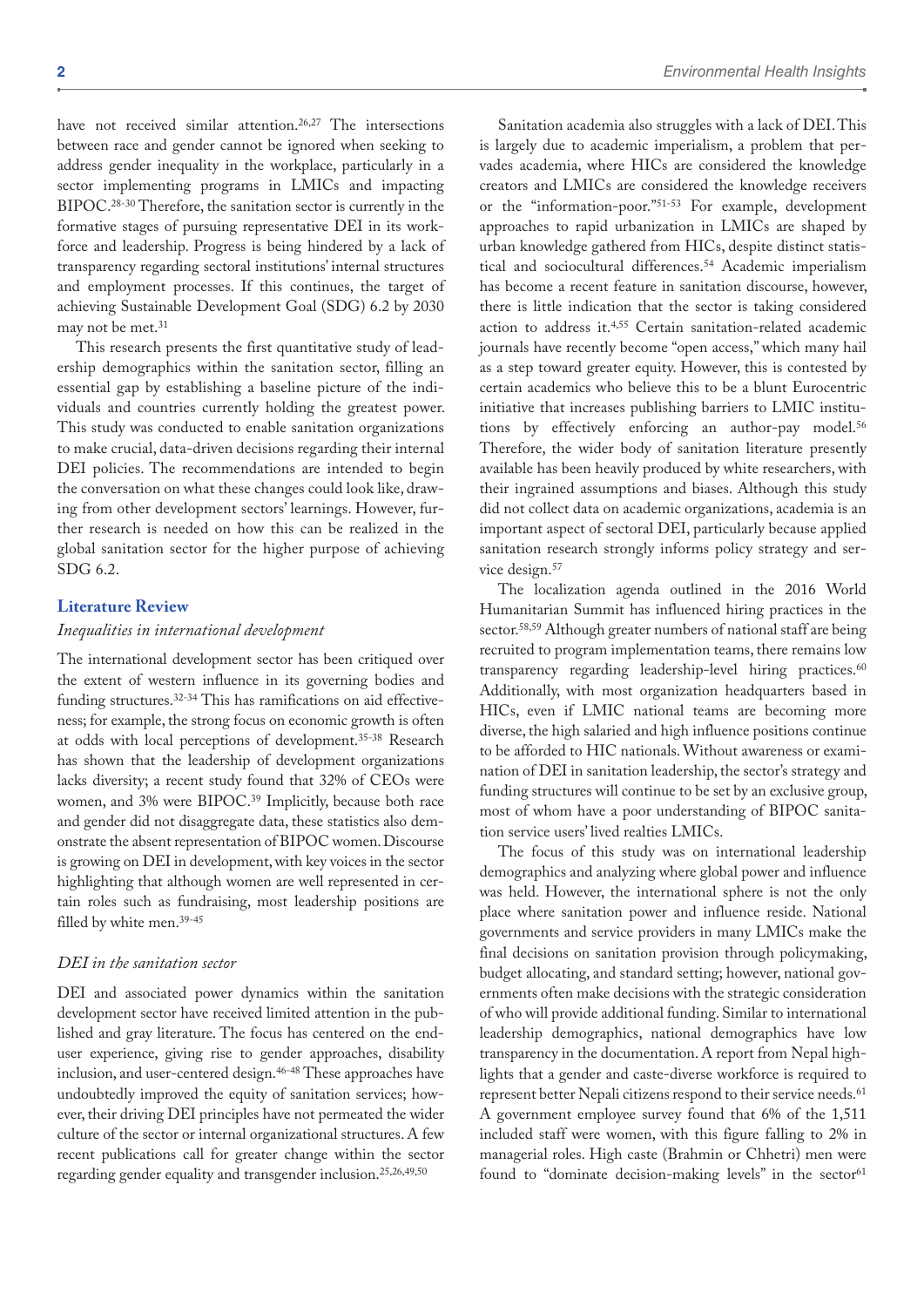(p. 47). Gender barriers within Kenya's public sanitation sector were recently investigated, with results indicating that the underrepresentation of women in policy and management levels perpetuates inequalities throughout the sector. Factors at play included gender bias in science, technology, engineering, and mathematics (STEM) education, the female voice and body in the workplace, sexual harassment, and networking. Reports stress the need for institutional policies to ensure diversity in the workplace and support for underrepresented gender and social groups.

A limited body of literature exists on DEI in the sanitation sector, with a small number of relevant studies and reports produced in a myriad of contexts. Gathering this sporadic literature has highlighted the complex manner in which the sanitation development sector operates. Such complexity does not lend itself to transparency, making it hard to hold influential organizations to account for their informally known yet unevidenced lack of DEI. The available literature demonstrates the largest gap in sanitation DEI knowledge pertains to the international leadership levels. This study aimed to begin the process of filling this gap.

## **Methodology**

# *Developing organization criteria*

The research team, including 2 US-based WASH advisory firms, Facilitated Learning for Universal Sanitation and Hygiene (FLUSH) and Point of Shift, developed a list of 105 key global sanitation stakeholder organizations to analyze. The team selected organizations based on their collective decades of experience in sanitation to determine organizations with high prominence in public discourse, including sector-based conferences, panels, webinars, and past financial contributions to the sector. Organizations were also selected based on their perceived leadership roles as organizations that significantly influence the sector's direction and strategic approach for impact. The organizations selected including funders, implementers, research and policy organizations, partnership coalitions, advocacy groups, and bilateral and multilateral organizations. Organizations were also selected to represent a diverse range of program countries and headquarter office locations to diversify the organizations with larger regional roles in sanitation (eg, organizations with high prominence in German- or French-speaking sanitation discourse). Also, these organizations analyzed are often seen prominently on major donor projects. Organizations were removed when there was not enough public information or details available for the researchers. Another criterion for organizations to be analyzed was the information available for the research team through the internet; organizations that did not make their leadership teams easily available on their website or lacked websites were not included in the analysis. The researchers did not include academic or government institutions in this study, as the focus of the study was around the long-term implementation of projects in communities

and the implications of diverse leaders on achieving universal access to sanitation.

#### *Data collection*

The research team collected demographic information for 1472 unique individuals on the board, leadership team, and/or heads of sanitation teams for the list's sanitation organizations. The research team developed a flow diagram tool (see Figure 1) to ensure a consistent data input approach. The tool helped determine the information collected based on organizational size. For example, in an organization with a staff headcount >500 and have country directors rather than regional directors, the team only included a handful of country directors with sanitation programs.

The research team collected this data using LinkedIn, company websites, and Google searches. Some individuals hold leadership positions. Individuals may have been represented in the data multiple times if they belonged to more than 1 organization. The research team then collected data on the organizations' headquarters (HQ) from organizational websites, LinkedIn pages, and annual reports. Data points collected through these means included the leader's name, organization, and leadership title, age range, country of origin (and country's income level, as defined by the World Bank), 62 country of work, perceived gender, perceived ethnicity (white vs BIPOC), and whether they have a PhD or an MBA.

The authors used deduction and assumption in the data collection process; if the person's date of birth (DOB) was not stated, their birth year was calculated by assuming they were 18 years old in their first year of undergraduate study, or that they were 22years old when starting their first job after higher education. If the person's country of origin was unknown, the authors assumed it was where they went to school or their first reported educational institution. Indicators used to determine BIPOC status were: appearance, name, and country of schools or work. The authors also scanned each other's work to check for biases. It should be acknowledged that this research did not attempt to identify the complexity of someone's background and experiences based on a snapshot of their life.

#### *Analysis*

The team used Airtable, a cloud-based relational data collection system, for data collection and storage and analyzed the data in MS Excel. The data collected included basic demographic information, professional affiliations, countries of origin and work, gender, and ethnic statuses. The research team then used basic statistical analytical methods to assess trends in demographics for general leadership in sanitation as well as board-specific leadership teams, segmenting demographics based on age groups, race, and country of origin. This research received no specific grant from any funding agency in the public, commercial, or not-for-profit sectors, and the authors confirm that there are no conflicts of interest.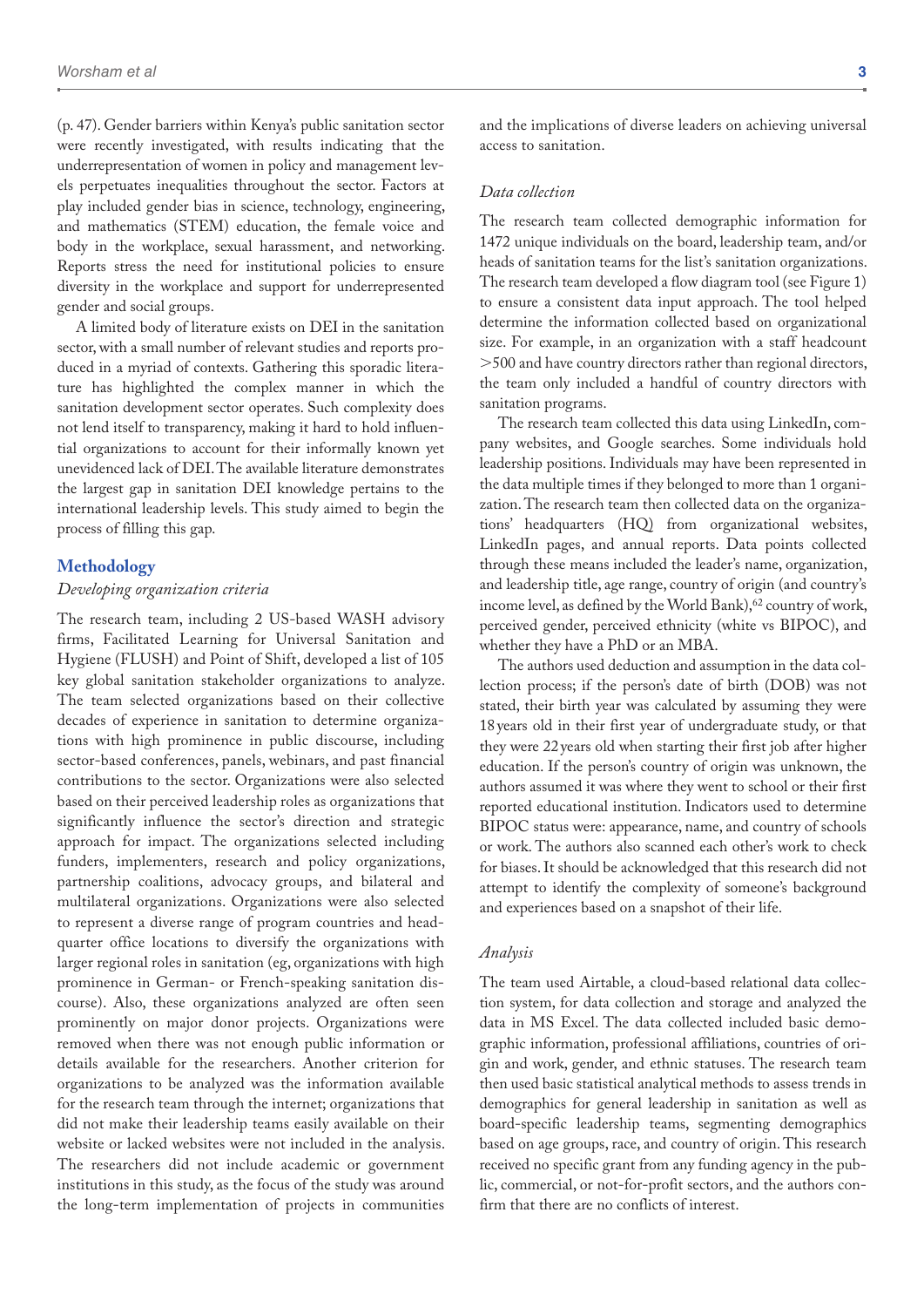



In the analysis, while the research team collected information on whether leaders had PhD or MBA degrees, the information did not provide enough insights for analysis. Because of this, the research team determined that there was not enough information for interest to report in this research for now.

#### **Results and Findings**

# *Demographics of sanitation leaders and board members*

Figure 2 shows the demographic breakdown of all leadership positions in the sanitation organizations studied. The largest demographic in global sanitation leadership and board

member positions were white men from HICs, who held over a third of all leadership positions in the study. Men accounted for 60% of all sanitation leadership positions and 65% of all board member positions for these organizations, which unmistakably highlights the gender imbalance in the sector. When looking at race, white people represented over two-thirds of leadership and board positions. White people were also 8.7 times more likely to be a leader or on the board for more than one sanitation organization than BIPOC. This creates an even larger platform for white voices in a sector operating in BIPOC majority countries, underlining the clear preference for whiteness in power positions.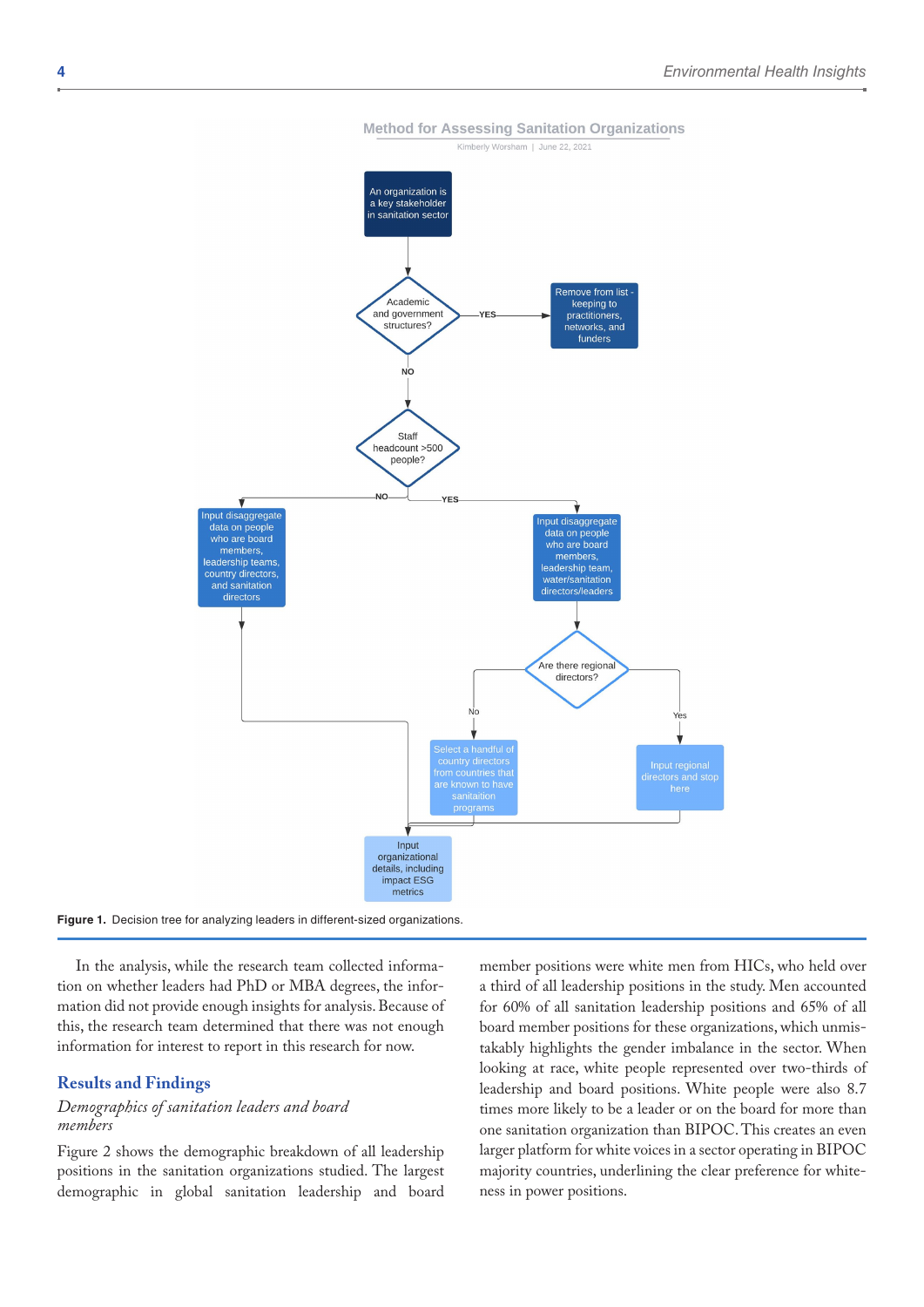#### SANITATION LEADERSHIP DEMOGRAPHICS (n=1447) SANITATION BOARD DEMOGRAPHICS (n=709)





**Figure 2.** Demographic breakdown of sanitation leaders and board members.



#### DEMOGRAPHICS BY RACE

Figure 3 breaks down the results by race, showing that white leaders have more gender balance (18% points more held by men overall, 24% points more in boards) than BIPOC leaders (30% points more held by men overall, 48% points more in boards). This illustrates the increased barriers to top positions when people belong to multiple discrimination systems, such as BIPOC women.

For the country of origin for BIPOC individuals, the graph shows more BIPOC leaders are from LMICs than from HICs, with this difference being more apparent for men (7% points difference for women, 29% points difference for men).

There are greater disparities between white men and women/BIPOC in board positions than leadership positions as a whole. This suggests that there are greater barriers for these groups to acquire board member positions, which grant greater authority on decision-making within an organization than other positions. Overall, the results coincided with the presumption that the sector favors white male counterparts rather than female and/or BIPOC.

#### *Ages of sanitation leaders and board members*

Sanitation leadership and board positions were overwhelmingly white and male. As Figure 4 illustrates, most white male leaders were between 55 and 64 years, whereas most of the other demographics were between 45 and 54 years. In the 55 to

64 age group, the number of white men was nearly double that of white women, the second-most populous demographic for that age group. These results demonstrate that older white men are the majority for positions of power in sanitation. Compared to the other demographic sets, this age difference may suggest that white men rose to power in decades when the sector was more engineering-oriented (typically a more male-dominated field) and never left.

While white men held the majority for all age groups above 35, white women held the majority for those aged 25 to 34, and BIPOC women held the majority for those under 25most leadership positions. Similarly, for boards, white men held the majority for all age groups apart from those under 25 (NB this age group only consists of 1 person: a white female) and 35 to 44 (in which white men shared the majority with white women). As the older leaders begin to retire, younger leaders—with more diversity—will begin to ascend into positions of power. It is easy to sound ageist within this context, which is not the aim; rather, the authors want to illustrate the opportunity to embrace younger leaders who may drive innovations in a sector that needs change.

## *Organizational structure*

As Figure 5 shows, the 2 types of organizations where white men held their largest majorities were arguably those with the most influence on the sector's direction: advocacy (45%) and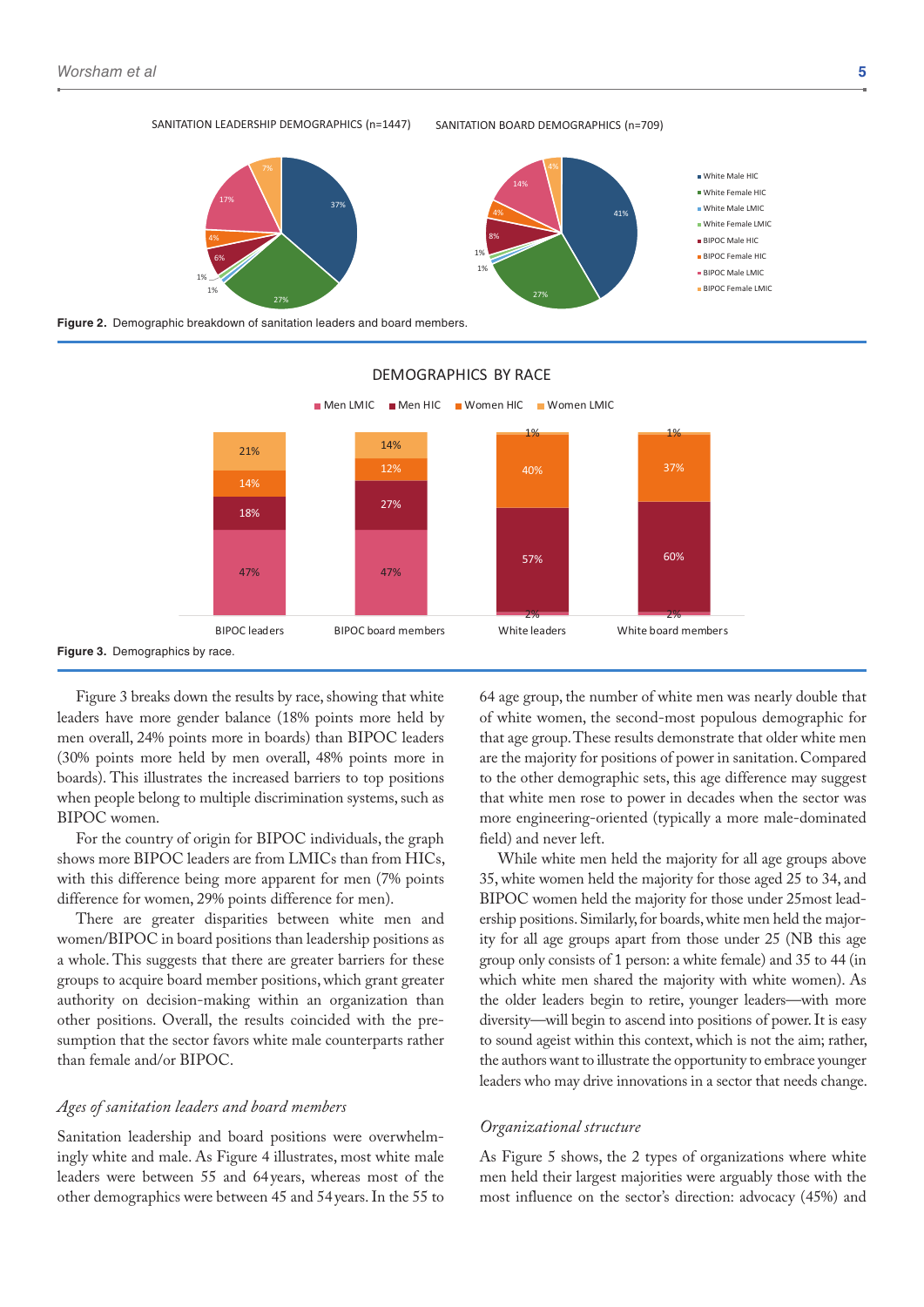

# SANITATION LEADERSHIP BREAKDOWN BY AGE (n=1,180)





**Figure 4.** Demographic breakdown by age.



# DEMOGRAPHICS PER TYPE OF ORGANISATION

research/policy (48%). White men held the majority in 4 out of the 6 different organizational types. The 2 organization types where white men did not hold the majority were bi/multilateral

and network/partnership organizations. This may be because they are generally formed by partnerships of organizations/ nations from a range of high- and low-income countries.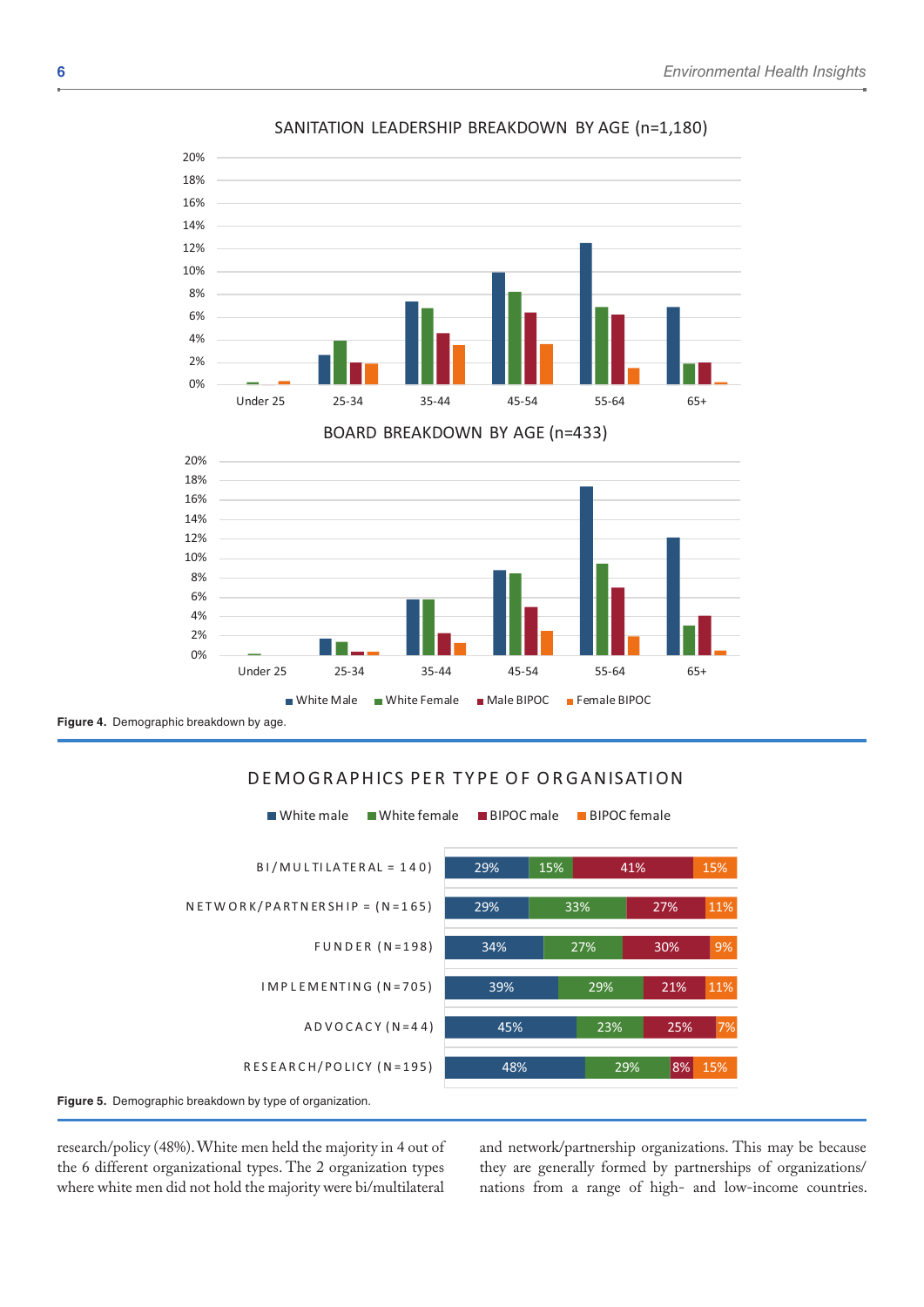BIPOC women were the least represented in each organizational type, apart from research/policy (where BIPOC men were the least represented) and bi/multilateral organizations.

Headquarters (HQ) location strongly influences an organization's internal structure and trans-national power dynamics. Eighty-eight out of one hundred organizations had their HQ based in HICs. Of these organizations, a majority headquartered in the USA (39), France (9), Germany (9), the UK (8), Switzerland (8), and the Netherlands (7). Twenty-two organizations were headquartered in one of their programmatic focus countries, with an additional 5 headquartered on the same continent as their focus. Only 17 had their HQ based in the country of their programmatic focus. The majority, 56 organizations, headquartered in a country (typically a HIC) where they did not conduct any work.

The country location of an organization's HQ is representative of power and decision-making dynamics. For example, Oxfam's recent HQ relocation from the UK to Kenya was described as part of their "concerted effort to devolve power and capacity away from the North and to the South."38 Decisions made in HICs for implementation in LMICs can create disconnects for people working in program countries. This is exacerbated by neo-colonial structures of HIC nationals working in high-salaried leadership positions at HQ, sending predetermined strategies to program country offices. Salary disconnects have also caused HIC HQs challenges when hiring national staff. Their proposed salaries are often not competitive in the local market, disincentivizing high-impact professionals from applying to local roles and encouraging staff turnover. Anecdotal evidence alongside the board and leadership demographics results are the basis for these inferences. HQ location also often represents where the organization was founded and where its main funders reside, revealing that most sanitation organizations in this study were founded and funded in HICs. The widespread development problem of donor agendas plays out in this closed arena, where both the funding transactions and decision-making take place in HICs, by predominantly western international staff.

#### *Education*

The educational institutions attended by sanitation leaders provide insight into the various pathways and funnels to power positions. While the authors collected data about particular postgraduate degrees, there were no significant findings to share; thus, the authors focused on educational institutions and locations.

About 1250 leaders (86%) had their education information available and were included in this data set. Researchers ranked universities by the prevalence of degrees and analyzed the highest 30% for simplicity. The most prevalent universities were Harvard University (53 degrees), the University of Oxford (34), and Georgetown University (32). American universities dominated the quantile, with 67% of degrees obtained

in the USA. The next most common country for university attendance was the UK, at 21% of degrees. The remaining 12% comprised universities in the Netherlands, France, Kenya, and India. University education for LMIC leaders was similarly categorized by institutions, from most to least prevalent numbers. The most prevalent universities in this data set were the University of Nairobi (12 degrees), Delhi University (10), and the University of Oxford (8). In the highest 30% quantile, 50% of degrees were obtained from HIC institutions, most commonly in the UK or USA. The other 50% of degrees were obtained in India, Kenya, Ethiopia, Uganda, Peru, and Ghana.

Organizations' board members were more likely to have been educated in HICs. The most prevalent 30% of institutions by degree were all based in HICs, with 77% in the USA. In addition to the preceding demographics data, these results suggest a severe problem within sanitation boards' culture. To a greater extent than all sanitation leaders, board members were overwhelmingly white and originating from and educated in HICs. In their role as overseers of an organization's decisions and strategy, the absence of diverse voices perpetuates cycles of programs based on certain perspectives.

Therefore, leaders travel to HICs such as the USA and UK for higher education. This suggests an implicit (and sometimes explicit) requirement to hold a HIC university degree to become a leader. Anecdotal stories indicate that job descriptions often require a degree from an "internationally recognized" institution, deterring LMIC professionals with local degrees from applying.

The education data also suggests that knowledge is created and disseminated in HICs, particularly in the USA and Europe. American and British institutions' dominance is strong evidence of global perceptions of excellence in sanitation education and academia. This is unsurprising, as it is well-known that HIC institutions dominate global research in most fields, which is controversial. However, it is especially problematic for the sanitation sector that knowledge creation, which is often trialed, tested, and implemented in LMICs, is so heavily driven by institutions in HICs.4

# **Discussion**

Western HICs continue to dominate all aspects of sanitation leadership. This is strongly apparent across all data sets and results from this study. This supports the existence of many implicit sectoral dynamics, including the privileging of western knowledge and perspectives and the dominance of white HIC leaders and donors in determining sector strategy. Without diminishing responsibility, this indicates sanitation's place within the wider development sphere; As previously stated, international development has been regularly critiqued for its strong ties to colonialism, capitalism, and neoliberalism.32-34 The sanitation sector can significantly improve its programmatic outputs while also appeasing external critics by acknowledging its global position within the historical context, and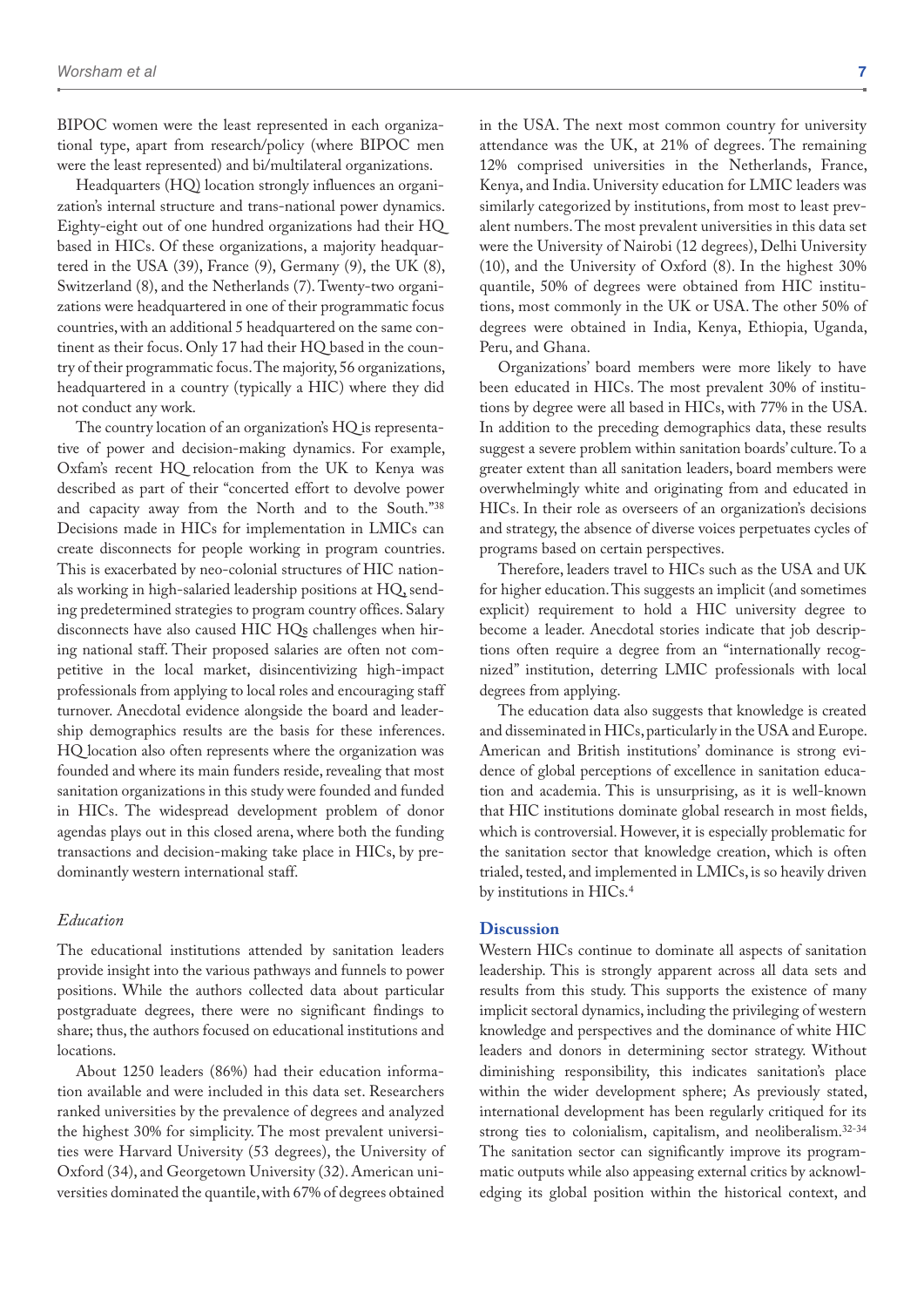actively addressing leadership DEI. Recommendations for how this can be achieved are to follow.

### *Representation of BIPOC women*

The most apparent theme visible in the results was the low representation of BIPOC women. This theme appeared across demographic data sets for all sanitation leaders, board members and organization types. BIPOC women face multiple barriers within the workplace system, often preventing them from attaining leadership positions.29,30,62-66 This has been researched, although not extensively, in HICs, though there remains a gap in the literature on how this affects BIPOC women in LMICs. In particular, the literature does not cover BIPOC women working in international development organizations Ngozi Okonjo-Iweala became head of the World Trade Organization (WTO)67 in March 2021, making her the first woman and the first African to lead the organization. There has been widespread criticism over how her appointment has been regarded and reported in the media. Some influential voices called the language used to describe her as "offensive, sexist, and racist in a world where both public and private sector leadership is dominated by aging Caucasian men, who are revered for the experience and skills they bring and have never been characterized by their lineage and offspring."68 So long as BIPOC women are absent or tokenistic at leadership levels, the sanitation sector will continue to struggle to broaden its programmatic scope and become more inclusive internally. Therefore, providing BIPOC women with equal opportunities to achieve their potential over the long term will also serve to attain SDG 6.2.

# *Influence of western feminism*

A more subtle theme emerging from this study was the influence of western feminism in the sector's changing demographics. The results for younger age groups suggest that, in recent years, the demographic trends have been a decreasing number of white males and an increasing number of white females (as shown in Figure 3). Top gender and development scholars have long critiqued the singular influence on gender approaches as being a form of privileged, white feminism.37,69-72 The results from this study support this theory, even taking it a step further to suggest that western feminist influence impacts development programs and sectoral leadership demographics. When combined with the theme of the underrepresentation of BIPOC women, clearly, at least in the case of sanitation, the major benefits of gender equality in are being afforded to white women. This type of feminism cannot underpin genuine DEI reform, as it perpetuates racial and colonial injustices. Many gender scholars have suggested ways of including diverse BIPOC feminisms into development policy and programs; the sanitation sector could lead diversity changes with these recommendations.36,37,71

# *An intersectional "glass ceiling"*

Clearly, the results demonstrate a lack of LMIC and BIPOC representation in sanitation leadership at large. Given the sector-wide transition toward recruiting national staff for in-country positions, this raises questions around career progression. As discussed, the major demographic shift in recent years has been in reversing the proportions of white males and white females, but there is no strong equalization between BIPOC and white leaders. This suggests the existence of an intersectional "glassceiling" preventing national LMIC staff from rising the ranks in sanitation organizations. The term glass ceiling was coined in 1978, referring to the barriers preventing women from moving into top leadership positions and excluding them from the rooms of power and influence.73-75 In the context of sanitation leadership, this glass ceiling is seemingly no longer hindering the career progression of white women. Still, the intersectional elements of race or race and gender combined is where it remains intact. The term intersectional glass ceiling is informed by the glass cliff, which refers to the specific leadership barriers BIPOC women face.<sup>65</sup> Some sanitation organizations are moving toward appointing nationals as country directors. However, this is insufficient when global organizations remain headquartered in HICs by mostly white staff. Some LMICs have successfully created more local sanitation leadership representation through localized hiring policies and strategic development approaches. India and Kenya were strongly represented across data sets. However, the gender balance remains heavily male (74% and 66% male, respectively).

#### **Recommendations**

There is "no single solution to dealing with inequalities," especially across different countries, cultures, sectors, and organizations.76 However, the literature, tools, models, and programs that organizations can use to improve leadership DEI is rich. Following is a non-exhaustive outline of 10 evidence-based recommendations to improve DEI leadership from the development, health, and business sectors.

## *Individual*

*Acknowledge inequalities.* The first step is to acknowledge that structural racism, sexism, and other biases exist. There is a collective responsibility, especially for those in places of power and privilege, to dismantle these inequalities. One must then recognize their own privilege, taking a "critical eye to one's own identity and how one has benefited from a system that oppresses so many others."77 With this, one can assess how this plays out within their own organization and learn how to make room for others.5

#### *Organizational*

*Assess baseline and set goals.* Once these reflections have been made, it is necessary to define what DEI means to the specific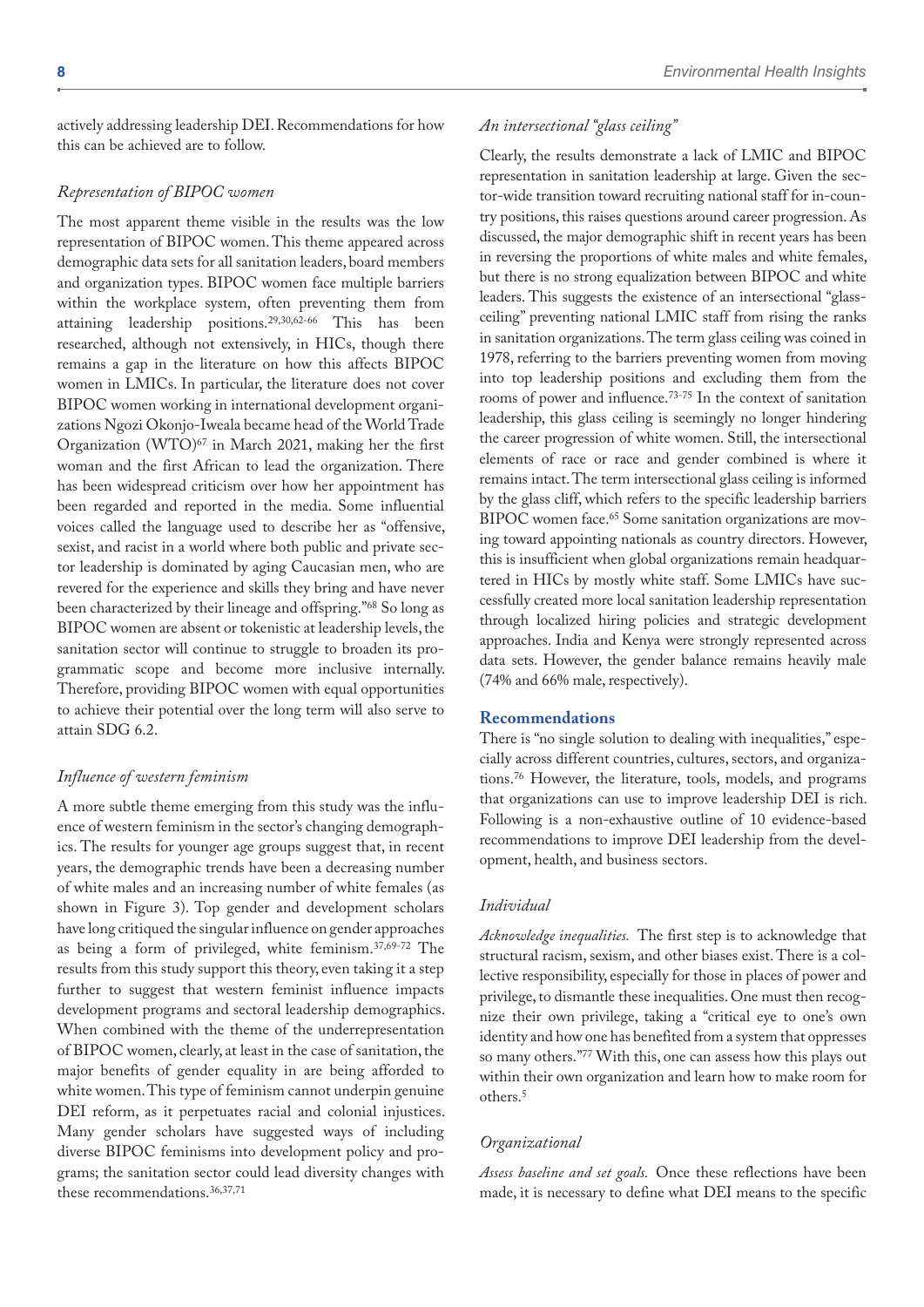culture of one's organization to align DEI within their core values and strategic plan.78 This can be used to create specific goals and metrics (ie, setting a baseline and auditing current DEI practices).<sup>79</sup> To be effective, both inputs and outputs should be measured using key performance indicators. This should be seen as an ongoing process to be monitored rather than a 1-off box-ticking exercise.

*Enact relevant policies.* Internal policies are critical to "keeping DEI on the table" and "hardwiring" principles that promote diverse leadership and more inclusive workplace cultures, irrespective of staff turnover.<sup>80</sup> (p. 20) The NGO Plan International has rigorous gender equality and inclusion policy corresponding to an equal gender balance within their leadership positions, as supported by this study. As well as having policies that affect their work from the grassroots level up, they aim to integrate equality and inclusion measures into their management functions and leadership. They state not to "tolerate practices that result in gender-based discrimination, exclusion or inequality based on gender or other forms of identity."81 (p. 2) To complement this, they have a Code of Conduct, which illustrates good leadership behaviors, including "actively promoting diversity, gender equality, and inclusion" inside and outside the organization<sup>82</sup> (p. 5). They do this through job descriptions, staff objectives, accountability, and performance management systems, including recruitment, talent management, retention, promotion, training, remuneration, and succession plans.83

While there is limited literature on DEI policy reform in the sanitation sector, it has been well studied in analogous and adjacent fields. Some of the next steps in policy reform for the health sector that the sanitation sector can utilize are: improve the collection and reporting of data by race/ethnicity and language, provide grants to institutions serving diverse populations, use culturally and linguistically appropriate services and information, enforce cultural competence education and organizational support and encourage research in disparities and the development of strategies to reduce them.8

*Hire inclusively.* The notion of unconscious bias from majority white male leaders means that the lack of diversity in leadership positions is a self-perpetuating problem. To break this cycle, we need to engage in inclusive hiring activities by employing staff and leaders from marginalized groups that have previously faced discrimination. This helps to fast-track DEI and to reform archaic systems. Intersectional gender issues and the crossovers between social identities must also be considered when hiring staff. Nonetheless, there are many ways to deploy inclusive hiring incorrectly. For example, hiring someone for a role above their capabilities and not giving them the required support to acclimatize sets that person up for failure and perpetuates discriminatory assumptions. The "glass cliff" has been termed to describe when BIPOC, particularly

BIPOC women, are "brought in" to leadership roles when organizations are in crisis. This results in low likelihoods for tenure, greater obstacles for success than white counterparts, and "if you do fail, you play into all the stereotypes about women in leadership, Black women. . . you become the perennial diversity hire."84 Hiring for tokenism is also problematic, as it does not create a work environment where the person feels included and welcomed, thus increasing staff turnover and risking performance challenges.

*Remove gendered barriers.* Since women have not always been in the formal workplace, it is fundamentally designed for men. Promotions are often awarded on working extra hours, socializing after work, and years spent at a company without breaks, which is harder to do when you have the reproductive burden of pregnancy, birthing, and childcare. Sexual harassment, unmet sanitation needs in the workplace, and gender stereotypes have also been recorded as placing substantial burdens upon women's career progression.<sup>84</sup> This workplace disparity can be leveled out through equal, paid paternity and maternity leave, flexible working hours, spaces for breastfeeding, onsite laundry facilities, and nurseries or after-school clubs for worker's children. One US study into the underrepresentation of women in upper management found that female managers were "grateful for organizational policies that enabled them to take time off or reduce their hours for family responsibilities." However, they also felt that reduced or flexible time took a toll on their careers.14 This highlights that policy change may have its limitations and that our views on domestic responsibilities need to adapt simultaneously to achieve gender equality goals in the workplace.

*Invest in marginalized groups.* For access to leadership positions to be equitable, those in positions of power must become vocal advocates for marginalized groups, who are more likely to be from lower socioeconomic backgrounds, and invest money and resources into training those staff. Efforts should also be spent on highlighting clear paths to leadership for such groups.78

*Cultivate an inclusive environment.* Through the training and education of leaders and staff on the importance of DEI, an equitable and inclusive workplace culture can be promoted, wherein all persons feel welcome and heard. Many recent studies have shown that efficiency and innovation increase in organizations where everyone feels included and respected equally.85

*Continue the dialog and education.* It is important to develop an internal organizational culture that is self-reflective and open to change, giving a platform to staff from marginalized groups to voice concerns over the current systems.<sup>34</sup> Organizations should collectively discover the best practices and develop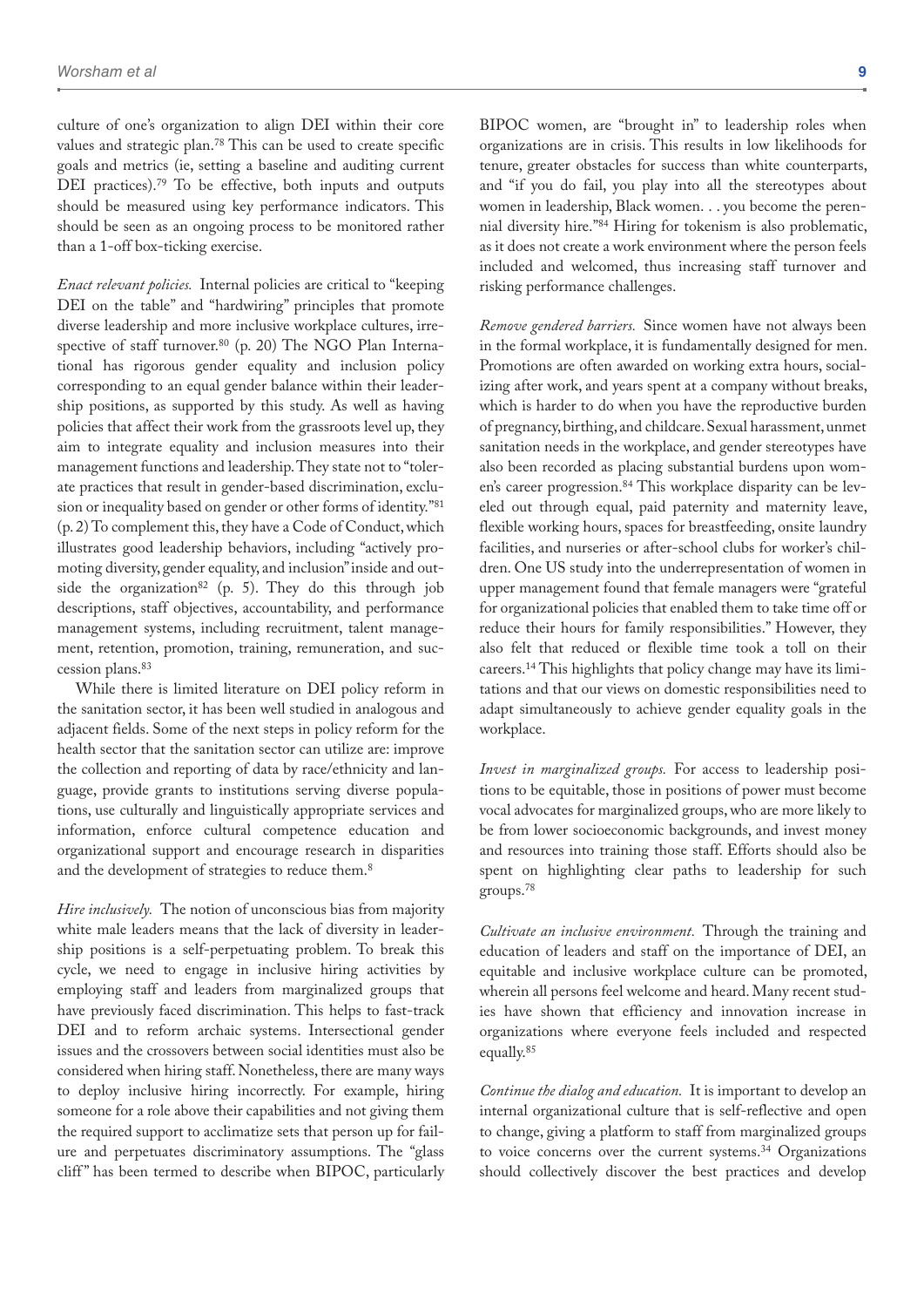innovative solutions to improving DEI. Leaders and staff must continue to educate themselves and each other on the complexities of systematic oppression both within organizations and in other aspects of their lives. DEI programs are more successful if the involved parties agree with them. Therefore, it is necessary that staff discussions and training on the importance of DEI in conjunction with complementary approaches.79

#### *Sectoral*

*Restructure power dynamics within the sector.* As for the wider structures, the sector can give greater autonomy to organizations within program countries, such as relocating HQs. Greater thought should also be taken when considering the need for expatriates to fulfill overseas roles.34 Instead, hiring LMIC nationals and making concerted efforts to remove the leadership "glass ceiling" should be emphasized. Organizations from the Global North should aim to transfer power and resources to local organizations, measuring success based on the "extent to which an INGO is reducing, rather than expanding, its traditional organizational footprint."34 (p. 6)

*Increase dialog on DEI between sanitation organizations.* Organizations should have conversations amongst themselves, donors, policymakers, local partners, and grantees about the power dynamics underpinning each relationship. In this way, partnerships can be made more equitable and mutually accountable, and local leadership can be supported and strengthened.34 Collaborative networks should be made amongst organizations working toward these same goals, both inside and outside the sanitation sector.<sup>78</sup> Organizations should make their policies publicly available so that they can be held accountable and inspire other organizations on their DEI journeys.

# **Conclusion**

Sanitation leadership has a clear HIC and white male bias, with women and BIPOC remaining unrepresented. This raises issues of gender inequality, structural racism, white privilege, and global power imbalances. The sanitation sector at a broad level highlights a demographic disparity between a majority of white male sanitation leaders from HICs impacting the lives of BIPOC from LMICs. This dynamic uncovers uncomfortable questions of representation, white privilege, and the willingness to share power. Dismantling the archaic structures of global inequalities in the sanitation and development sectors is necessary to create a more equitable global society and a more efficient sector. The lack of voices from LMICs in leadership is problematic due to the unique challenges, social contexts, and political forces that shape people's experiences in these countries.86 Most of the new ideas about increasing diversity in leadership have come from HICs, calling on the need to hear solutions from the perspective of those from LMICs. It is time to overturn defunct and oppressive systems, recognize the value of different voices, and embrace inclusive development at all

levels. Recommendations have been given on relevant DEI policies and programs such as inclusive hiring practices, the consideration of gendered domestic burdens, DEI trainings for staff, and setting DEI goals. Although the outlined policies, programs, and approaches are crucial for strengthening a company's DEI backbone and driving institutional change, it is ultimately personal and collective archaic attitudes that have to be challenged. Those in positions of power need to recognize their privilege and how the system that gave it to them also maintains it, is accountable for this, and act toward shapes a more efficient and inclusive sector. It can be hoped that as our workplaces and leadership start to look more diverse, our ideas of what a leader should look like will change too.

# *Areas for further study*

Many areas could be studied further as an extension of this project. For instance, it would be worthwhile to assess the impacts of the location of an organization's headquarters on the overall sanitation budget and environmental, social, and governance (ESG) impacts, such as the number of people served. Another route is assessing organizations' budgets against the number of people served or level of services provided. This would provide sanitation-specific data on the relationship between diverse leadership and organizational impact and efficiency. As for organizational development, studying the influence of rigorous and considered DEI policies on an organization's demographics and why and how they do or do not work would help to inform institutional sanitation reform. A larger study could be conducted on the demographics of people at the grassroots level to see how this compares with global leaders' demographics. It would also be valuable to assess the relationship between organizational policies and practices, workforce availability, and individual perceptions, such as how young WASH professionals from various backgrounds perceive their career progression opportunities.

# *Limitations*

The selection criteria for organizations selected in this analysis was based on the research team's perceptions of the prominence of sanitation organizations in the public discourse and in influential positions in the sector. Basing organizational selection based on presence in international conversations could have limited the research team geographically—the research team may unknowingly be missing out on other key leading organizations in the sector that may speak languages outside of their ability or be in geographies that they know less. Additionally, relying on the internet for analyzing what organizations had leadership teams to analyze may have reduced the geographic variation that may have otherwise been possible had the research team more time and resources to create a larger list of organizations to analyze that were more geographically diverse.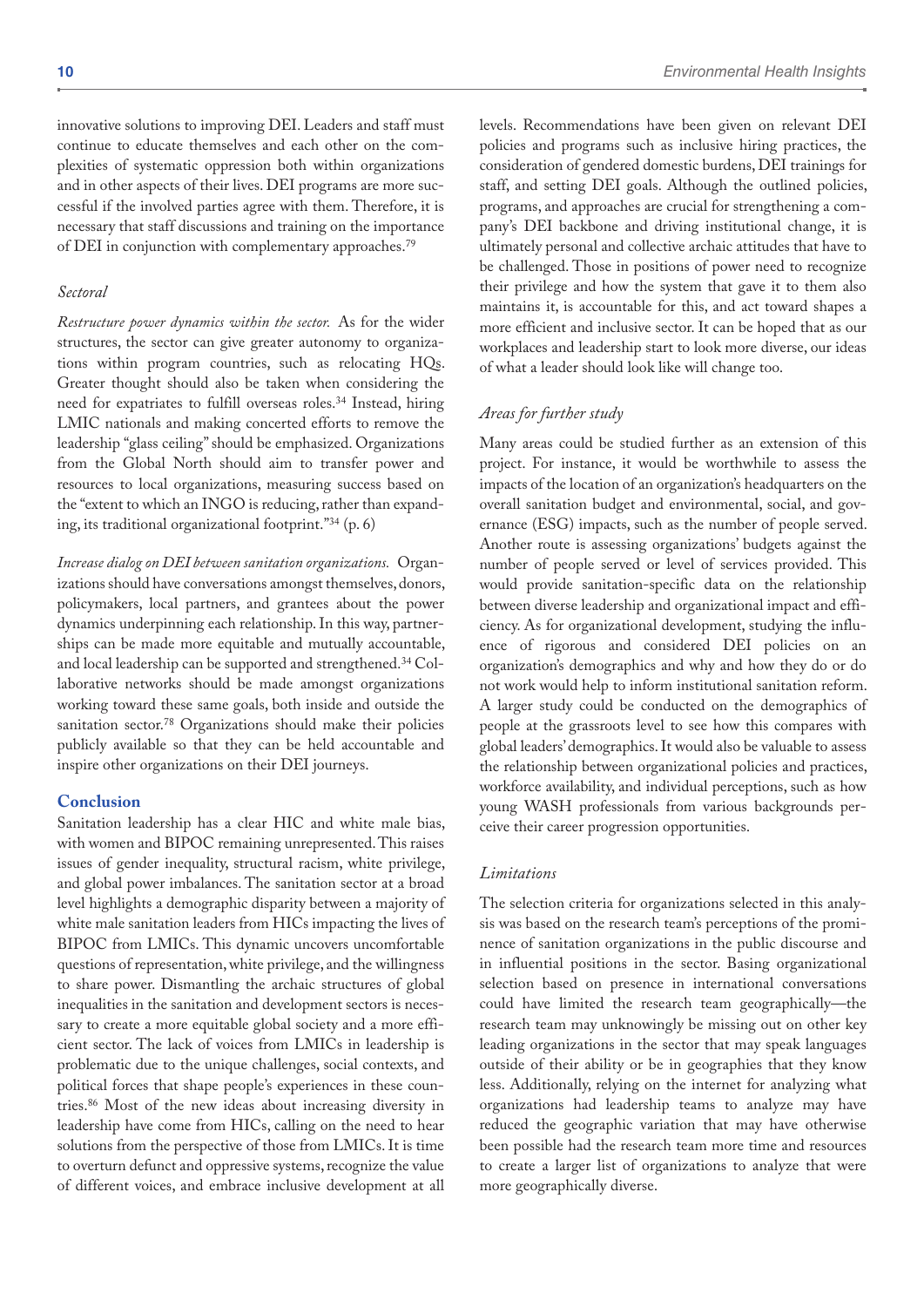The research team used online data rather than asking individuals directly; information may be outdated or inaccurate. From anecdotal experience, it is known that some organizations do not work in the way they present on their website. They might officially employ a large and diverse leadership team, but a small number of powerful individuals make the decisions in reality. Additionally, there was typically more information available on individuals from HICs. The COVID-19 pandemic may have affected people's regular work location influencing data collection and inferences made due to data collection.

Professional public data on individuals is only a snapshot of one's experiences and background. Despite using several different data points (appearance, education origin, work experience, and current location) to infer an individual's background and race, this method can be inaccurate, especially when compared to a self-selecting survey. Due to time constraints and the general goal of this research being to understand the general DEI landscape in the sanitation sector, the research team developed a methodological framework and decision-making process for determining an individual's race and ethnicity. If a person's gender or ethnicity was unknown, the researchers left the checkbox blank, which defaulted individuals to a white male from a HIC. This may have skewed the data to present a higher proportion of white males from HICs. However, this was accounted for and reviewed in the data cleaning process. If the person had no online profile (which would have indicated this information), they were removed from the analysis. For this reason, a total of 25 people were removed, leaving for analysis 1447 individuals. Furthermore, the term BIPOC itself is a limited tool for describing someone's ethnicity as it is subjective; many people today identify with multiple ethnic identities, and heritage is a complex entity that a checkbox cannot adequately represent.

Variability in organizational structure and size may have resulted in different types of staff members being included in the data across multiple organizations. For example, only information on the highest-ranking leaders was collected in larger organizations, typically represented as board members, and leadership teams. For smaller organizations, lower-ranking staff representing a sanitation team could have been included.

The majority of researchers working on this project are white women originating from HICs. It is particularly pertinent for this research to acknowledge privilege, in part to encourage a culture of transparency, but also to highlight that voices like ours are often heard above others. Additionally, the literature sources referenced in this work also lack the diversity of authorship and location due to academic structures that create barriers to the publication of research originating from LMICs.

#### **Acknowledgements**

The research team would like to acknowledge the important contributions of a global team of women who helped vet the list of organizations and collect data about the organizations' leadership teams, which were vital to completing this analysis. These women included: Eline Bakker (NL), Julia Bauer (DE), Yanet Alvarez (MX), Edith Kamundi (KE), Berta Moyer (ES), Sydney Sapper (US), Katherine Webber (AU), and Isobel Davis (AU). The research team would also like to thank Barbara Evans at The University of Leeds for introducing our team to complete this work.

#### **Authors Contribution**

K.W. conceptualized and spearheaded the direction of this research, with K.M. and E.L. participating in supporting concept development and refinement; K.W., K.M., R.S., and G.H. participated in the data collection for the research; R.S. and G.H. led the writing and editing of the manuscript.

#### **References**

- 1. Gupta J, Pouw N, Ros-Tonen M. Towards an elaborated theory of inclusive development. *Eur J Dev Res*. 2015;27:541-559.
- 2. Dietvorst C. Decolonising the WASH sector. *IRCWASH*. July 22, 2020. Accessed November 21, 2020. [https://www.ircwash.org/blog/decolonising](https://www.ircwash.org/blog/decolonising-wash-sector)[wash-sector](https://www.ircwash.org/blog/decolonising-wash-sector)
- 3. Kapur D. Decolonisation of WASH knowledge: addressing institutional bias. *IRCWASH*. July 22, 2020. Accessed November 21, 2020. [https://www.ircwash.](https://www.ircwash.org/blog/decolonisation-wash-knowledge-addressing-institutional-bias) [org/blog/decolonisation-wash-knowledge-addressing-institutional-bias](https://www.ircwash.org/blog/decolonisation-wash-knowledge-addressing-institutional-bias)
- 4. Luseka E. Initiating de-colonization of WASH sector knowledge. *Medium*. June 8, 2020. Accessed November 22, 2020. [https://medium.com/@euphresia\\_](https://medium.com/@euphresia_luseka/initiating-de-colonization-of-wash-sector-knowledge-c8ad0a9f8d6) [luseka/initiating-de-colonization-of-wash-sector-knowledge-c8ad0a9f8d6](https://medium.com/@euphresia_luseka/initiating-de-colonization-of-wash-sector-knowledge-c8ad0a9f8d6)
- 5. Pai M. Men in global health, 'time to lean out'. *Nature Microbiology Community*. November 19, 2020. Accessed February 9, 2021. [https://naturemicrobiology](https://naturemicrobiologycommunity.nature.com/posts/to-address-power-asymmetry-in-global-health-men-must-lean-out)[community.nature.com/posts/to-address-power-asymmetry-in-global-health](https://naturemicrobiologycommunity.nature.com/posts/to-address-power-asymmetry-in-global-health-men-must-lean-out)[men-must-lean-out](https://naturemicrobiologycommunity.nature.com/posts/to-address-power-asymmetry-in-global-health-men-must-lean-out)
- 6. Dotson E, Nuru-Jeter A. Setting the stage for a business case for leadership diversity in healthcare: history, research, and leverage. *J Healthc Manag*. 2012; 57:35-44.
- 7. Dreachslin JL, Hunt PL, Sprainer E. Workforce diversity: implications for the effectiveness of health care delivery teams. *Soc Sci Med*. 2000;50: 1403-1414.
- 8. LaVeist TA, Pierre G. Integrating the 3Ds—social determinants, health disparities, and health-care workforce diversity. *Public Health Rep*. 2014;129:9-14.
- 9. DiTomaso N, Post C, Parks-Yancy R. Workforce diversity and inequality: power, status, and numbers. *Annu Rev Psychol*. 2007;33:473-501.
- 10. Farndale E, Michal B, Briscoe DR, Raghuram S. A global perspective on diversity and inclusion in work organisations. *Int J Hum Resour Manag*. 2015;26:677-687.
- Agócs C, Burr C. Employment equity, affirmative action and managing diversity: assessing the differences. *Int J Manpow*. 1996;17:30-45.
- 12. Boniol M, McIsaac M, Xu L, Wuliji T, Diallo K, Campbell J. *Gender Equity in the Health Workforce: Analysis of 104 Countries*. World Health Organisation; 2019.
- 13. Arnold B. Opting out: why women really quit careers and head home. *J Fam Commun*. 2009;2:131-133.
- 14. Hoobler JM, Lemmon G, Wayne SJ. Women's underrepresentation in upper management: new insights on a persistent problem. *Organ Dyn*. 2011;40: 151-156.
- 15. Hoobler JM, Lemmon G, Wayne SJ. Women's managerial aspirations: an organizational development perspective. *J Manag*. 2014;40:703-730.
- 16. Klenke K. *Women and Leadership: A Contextual Perspective*. 1st ed. Springer Publishing Company; 2004.
- 17. Pitts DW. Diversity, representation, and performance: evidence about race and ethnicity in public organizations. *J Public Adm Res Theory*. 2005;15:615-631.
- 18. Herring C. Does diversity pay?: race, gender, and the business case for diversity. *Am Sociol Rev*. 2009;74:208-224.
- 19. Joubert YT. Workplace diversity in South Africa: its qualities and management. *J Psychol Afr*. 2017;27:367-371.
- 20. Wambui TW, Wangombe JG, Muthura MW, Kamau AW, Jackson SM. Managing workplace diversity: a Kenyan perspective. *Int J Bus Soc Sci Res*. 2013;4: 199-218.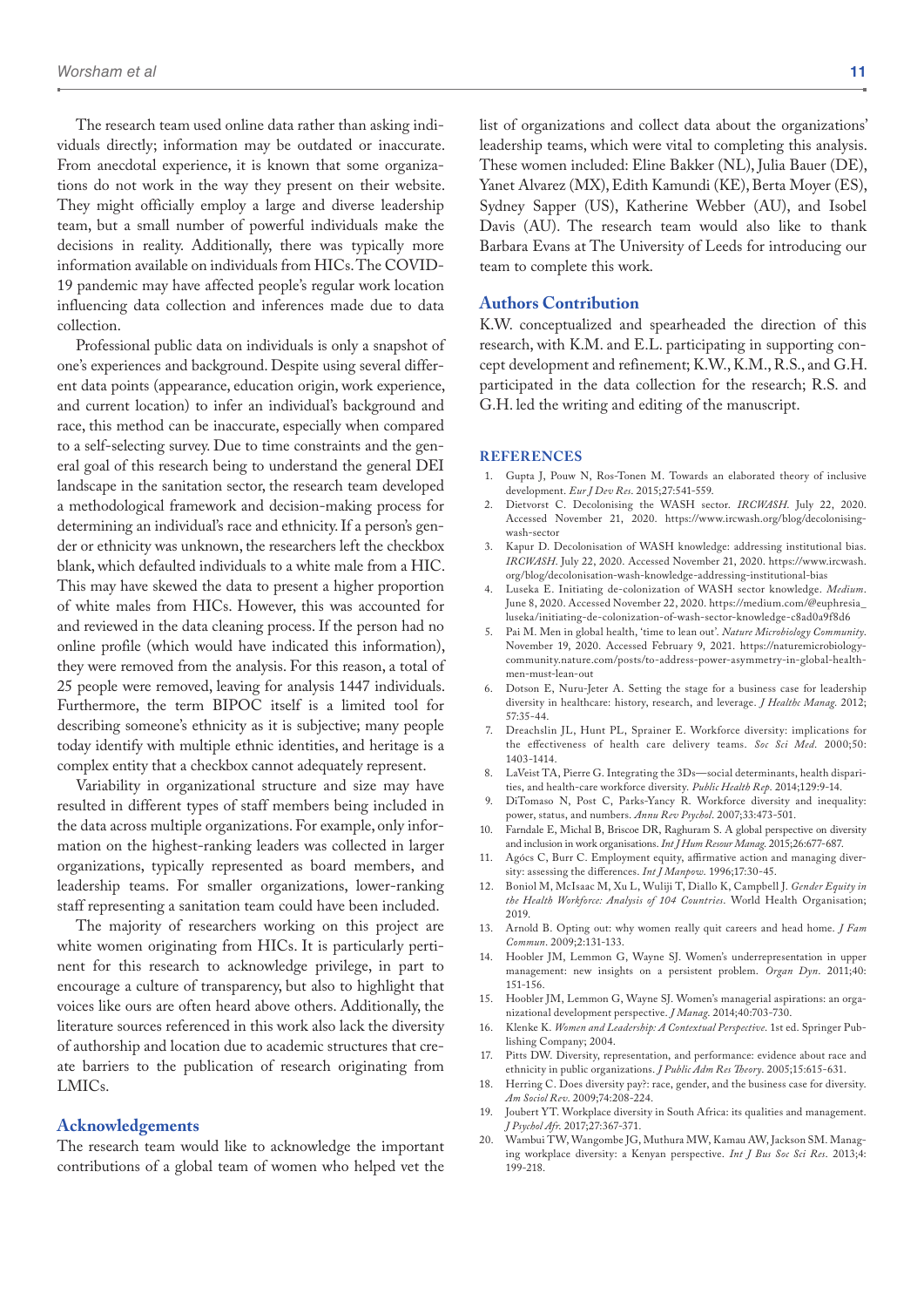- 21. Rao A. Managing diversity: impact of religion in the Indian workplace. *J World Bus*. 2012;47:232-239.
- 22. Leadership So White. Instagram. August 8, 2020. Accessed February 25, 2021. <https://www.instagram.com/leadershipsowhite/?hl=en>
- 23. Lehr E. Why are so few women in the C-Suite? *Equilar*. December 8, 2020. Accessed May 12, 2021. [https://www.equilar.com/blogs/492-why-are-so-few](https://www.equilar.com/blogs/492-why-are-so-few-women-in-the-c-suite.html)[women-in-the-c-suite.html](https://www.equilar.com/blogs/492-why-are-so-few-women-in-the-c-suite.html)
- The Racial Equity Index. We are building a racial equity index to hold the global development sector accountable in dismantling all forms of systemic racism. June 30, 2020. Accessed February 25, 2021.<https://www.theracialequityindex.org/#>
- 25. MacArthur J, Carrard N, Willetts J. WASH and gender: a critical review of the literature and implications for gender-transformative WASH research. *J Water Sanit Hyg Dev*. 2020;10:818-827.
- 26. Cavill S, Francis N, Grant M, et al. A call to action: organizational, professional, and personal change for gender transformative WASH programming. *Waterlines*. 2020;39:219-237.
- 27. Burton J. How the sanitation sector can clean up gender inequality. *World Economic Forum*. September 18, 2018. Accessed November 28, 2020. [https://www.](https://www.weforum.org/agenda/2018/09/inequality-just-wont-wash-how-the-sanitation-sector-can-drive-gender-parity/) [weforum.org/agenda/2018/09/inequality-just-wont-wash-how-the-sanitation](https://www.weforum.org/agenda/2018/09/inequality-just-wont-wash-how-the-sanitation-sector-can-drive-gender-parity/)[sector-can-drive-gender-parity/](https://www.weforum.org/agenda/2018/09/inequality-just-wont-wash-how-the-sanitation-sector-can-drive-gender-parity/)
- 28. Crenshaw K. Demarginalizing the intersection of race and sex: a black feminist critique of antidiscrimination doctrine, feminist theory and antiracist politics. *U Chi Legal F*. 1989;1:139-167.
- 29. Rosette AS, Ponce de Leon R, Koval CZ, Harrison DA. Intersectionality: connecting experiences of gender with race at work. *Res Organ Behav*. 2018;38:1-22.
- 30. Hollis LP. Bullied out of position: black women's complex intersectionality, workplace bullying, and resulting career disruption. *J Black Sex Relatsh*. 2018;4:73-89.
- 31. United Nations. Sustainable Development Goal 6: Synthesis Report 2018 on Water and Sanitation. United Nations; 2018.
- 32. Hickel J. *The Divide: A Brief Guide to Global Inequality and Its Solutions*. Penguin Random House; 2017.
- 33. Hickel J. The 'girl effect': liberalism, empowerment and the contradictions of development. *Third World Q*. 2014;35:1355-1373.
- 34. Paige S. Time to decolonise aid: insights and lessons from a global consultation. Peace Direct; Adeso; Allience for Peacebuilding; WCAPS; 2021. Accessed May 1, 2021. [https://globalfundcommunityfoundations.org/resources/time-to-decolonise](https://globalfundcommunityfoundations.org/resources/time-to-decolonise-aid-insights-and-lessons-from-a-global-consultation/)[aid-insights-and-lessons-from-a-global-consultation/](https://globalfundcommunityfoundations.org/resources/time-to-decolonise-aid-insights-and-lessons-from-a-global-consultation/)
- 35. Campbell ML, Teghtsoonian K. Aid Effectiveness and women's empowerment: practices of governance in the funding of international development. *Signs*. 2010;36:177-202.
- 36. Bedigen W, Mdee A, Temlong R, Thorley L, Tshomba P. The failure of externally-driven advocacy initiatives to contextualise sub-Saharan "marginalised women". *Dev Pract*. 2020;31:259-267.
- 37. Cornwall A, Harrison E, Whitehead A, eds. *Feminisms in Development: Contradictions, Contestations and Challenges*. Zed Books; 2007.
- 38. Robeyns I. The capability approach: a theoretical survey. *J Hum Dev*. 2005;6: 93-117.
- 39. SSAP. Diversity in international development: is the sector diverse enough? *Sub-Sahara Advisory Panel*. August 6, 2020. Accessed December 1, 2020. [https://](https://www.ssap.org.uk/blog/diversity-in-international-development-is-the-sector-diverse-enough) [www.ssap.org.uk/blog/diversity-in-international-development-is-the-sector](https://www.ssap.org.uk/blog/diversity-in-international-development-is-the-sector-diverse-enough)[diverse-enough](https://www.ssap.org.uk/blog/diversity-in-international-development-is-the-sector-diverse-enough)
- Akiwumi C. The time is now for fundraising diversity. 2017. Accessed May 6, 2021. <https://carolakiwumi.com/the-time-is-now-for-fundraising-diversity/>
- 41. Anon. More work needed on diversity. *Third Sector*. July 13, 2017. Accessed February 22, 2021. [https://www.thirdsector.co.uk/work-needed-diversity/manage](https://www.thirdsector.co.uk/work-needed-diversity/management/article/1439077)[ment/article/1439077](https://www.thirdsector.co.uk/work-needed-diversity/management/article/1439077)
- 42. The New Humanitarian. Beyond lip service: tackling racism in your development organisation. *The New Humanitarian*. June 17, 2020. Accessed May 6, 2021. [https://www.thenewhumanitarian.org/opinion/2020/06/17/diversity-inclusion](https://www.thenewhumanitarian.org/opinion/2020/06/17/diversity-inclusion-aid-agency-reform-black-lives-matter)[aid-agency-reform-black-lives-matter](https://www.thenewhumanitarian.org/opinion/2020/06/17/diversity-inclusion-aid-agency-reform-black-lives-matter)
- 43. Devex. Oxfam targets more diversity in leadership with new 'intersectional' strategy. *Devex*. November 30, 2020. Accessed May 6, 2021. [https://www.devex.](https://www.devex.com/news/oxfam-targets-more-diversity-in-leadership-with-new-intersectional-strategy-98651) [com/news/oxfam-targets-more-diversity-in-leadership-with-new-intersectional](https://www.devex.com/news/oxfam-targets-more-diversity-in-leadership-with-new-intersectional-strategy-98651)[strategy-98651](https://www.devex.com/news/oxfam-targets-more-diversity-in-leadership-with-new-intersectional-strategy-98651)
- 44. Anon. The aid sector must do more to tackle its white supremacy problem. *The Guardian*. June 15, 2020. Accessed December 1, 2020. [https://www.theguard](https://www.theguardian.com/global-development/2020/jun/15/the-aid-sector-must-do-more-to-tackle-its-white-supremacy-problem)[ian.com/global-development/2020/jun/15/the-aid-sector-must-do-more](https://www.theguardian.com/global-development/2020/jun/15/the-aid-sector-must-do-more-to-tackle-its-white-supremacy-problem)[to-tackle-its-white-supremacy-problem](https://www.theguardian.com/global-development/2020/jun/15/the-aid-sector-must-do-more-to-tackle-its-white-supremacy-problem)
- 45. ODI. Diversity in donorship: the changing landscape of official humanitarian aid. 2005. Accessed December 1, 2020. [https://www.odi.org/projects/338](https://www.odi.org/projects/338-diversity-donorship-changing-landscape-official-humanitarian-aid) [diversity-donorship-changing-landscape-official-humanitarian-aid](https://www.odi.org/projects/338-diversity-donorship-changing-landscape-official-humanitarian-aid)
- 46. Fisher J, Cavill S, Reed B. Mainstreaming gender in the WASH sector: dilution or distillation? *Gend Dev*. 2017;25:185-204.
- White S, Kuper H, Itimu-Phiri A, Holm R, Biran A. A qualitative study of barriers to accessing water, sanitation and hygiene for disabled people in Malawi. *PLoS One*. 2016;11:e0155043.
- 48. Bourne S. *User-Centred Design and Humanitarian Adaptiveness: ALNAP Case Study*. ODI/ALNAP; 2019.
- 49. Benjamin C, Hueso A. LGBTI and sanitation: what we know and what the gaps are. In: Shaw RJ, ed. *Local Action with International Cooperation to Improve and Sustain Water, Sanitation and Hygiene (WASH) Services: Conference Proceedings of the 40th WEDC International Conference, July 24-28*, 2017. Loughborough.
- 50. Boyce P, Brown S, Cavill S, et al. Transgender-inclusive sanitation: insights from South Asia. *Waterlines*. 2018;37:102-117.
- 51. Selvaratnam V. Higher education co-operation and western dominance of knowledge creation and flows in third world countries. *High Educ*. 1988;17: 41-68.
- 52. Raju CK. *Ending Academic Imperialism: A Beginning*. Multiversity and Citizens International; 2011.
- 53. Hereniko V. Indigenous knowledge and academic imperialism. In: Borofsky R, ed. *Remembrance of Pacific Pasts*. University of Hawaii Press; 2020:78-91.
- 54. Nagendra H, Bai X, Brondizio ES, Lwasa S. The urban south and the predicament of global sustainability. *Nat Sustain*. 2018;1:341-349.
- UNC. Addressing systemic inequalities in WaSH it's me; not you. Paper presented at: Conference Proceedings of the UNC Water and Health Virtual Conference; October 26-30, 2020. Accessed December 1, 2020. [https://www.](https://www.youtube.com/watch?v=U_oWeGsDri4) [youtube.com/watch?v=U\\_oWeGsDri4](https://www.youtube.com/watch?v=U_oWeGsDri4)
- 56. Burgman M, Esler K, Akcakaya R. Open access and academic imperialism. *Conserv Biol*. 2019;33:5-6.
- 57. Hueso A, Bell B. An untold story of policy failure: the Total Sanitation Campaign in India. *Water Policy*. 2013;15:1001-1017.
- 58. Roepstorff K. A call for critical reflection on the localisation agenda in humanitarian action. *Third World Q*. 2020;41:284-301.
- 59. Global Fund Community Foundations. An open letter to International NGOs who are looking to 'localise' their operations. 2020. Accessed December 11, 2020. [https://www.opendemocracy.net/en/transformation/an-open-letter-to](https://www.opendemocracy.net/en/transformation/an-open-letter-to-international-ngos-who-are-looking-to-localise-their-operations/)[international-ngos-who-are-looking-to-localise-their-operations/](https://www.opendemocracy.net/en/transformation/an-open-letter-to-international-ngos-who-are-looking-to-localise-their-operations/)
- Josh's Water Jobs. Entry level jobs. 2021. Accessed May 7, 2021. [https://www.](https://www.joshswaterjobs.com/jobs?experience-level%5B%5D=2) [joshswaterjobs.com/jobs?experience-level%5B%5D=2](https://www.joshswaterjobs.com/jobs?experience-level%5B%5D=2)
- 61. The Asian Development Bank, Department for International Development, UK, and The World Bank. Sectoral perspectives on gender and social inclusion. The Asian Development Bank, Department for International Development, UK, and The World Bank; 2012. Accessed November 25, 2020. [https://think-asia.org/](https://think-asia.org/bitstream/handle/11540/856/spgsi-monograph-7-water-supply-sanitation.pdf?sequence=1) [bitstream/handle/11540/856/spgsi-monograph-7-water-supply-sanitation.](https://think-asia.org/bitstream/handle/11540/856/spgsi-monograph-7-water-supply-sanitation.pdf?sequence=1) [pdf?sequence=1](https://think-asia.org/bitstream/handle/11540/856/spgsi-monograph-7-water-supply-sanitation.pdf?sequence=1)
- 62. World Bank. World Bank data country classifications. 2016. Accessed October 1, 2020. [https://www.acpe-accredit.org/pdf/World\\_Bank\\_Data\\_CountryClas](https://www.acpe-accredit.org/pdf/World_Bank_Data_CountryClassification.pdf)[sification.pdf](https://www.acpe-accredit.org/pdf/World_Bank_Data_CountryClassification.pdf)
- 63. WSUP. Barriers for female decision-makers in Kenya's sanitation sector. Research Brief. 2020. Accessed December 1, 2020. [https://www.wsup.com/](https://www.wsup.com/insights/barriers-for-female-decision-makers-in-kenyas-sanitation-sector/) [insights/barriers-for-female-decision-makers-in-kenyas-sanitation-sector/](https://www.wsup.com/insights/barriers-for-female-decision-makers-in-kenyas-sanitation-sector/)
- 64. Washington Z, Roberts LM. Women of color get less support at work. Here's how managers can change that. *Harvard Business Review*. March 4, 2019. Accessed February 24, 2021. [https://hbr.org/2019/03/women-of-color-get-less-support-at](https://hbr.org/2019/03/women-of-color-get-less-support-at-work-heres-how-managers-can-change-that)[work-heres-how-managers-can-change-that](https://hbr.org/2019/03/women-of-color-get-less-support-at-work-heres-how-managers-can-change-that)
- 65. Slater K. The 'glass cliff': how women and people of color are set up to fail in the workplace. *Today*. August 28, 2020. Accessed May 12, 2021. [https://www.today.](https://www.today.com/tmrw/glass-cliff-why-women-people-color-are-often-set-fail-t189060)  ${\tt com/tmrw/glass\text{-}cliff\text{-}why\text{-}women\text{-}people\text{-}color\text{-}-are\text{-}often\text{-}set\text{-}fail\text{-}t189060}$
- 66. Berdahl JL, Moore C. Workplace harassment: double jeopardy for minority women. *J Appl Psychol*. 2006;91:426-436.
- 67. World Trade Organization. WTO director-general: Ngozi Okonjo-Iweala. March 1, 2021. Accessed May 7, 2021. [https://www.wto.org/english/thewto\\_e/](https://www.wto.org/english/thewto_e/dg_e/dg_e.htm) [dg\\_e/dg\\_e.htm](https://www.wto.org/english/thewto_e/dg_e/dg_e.htm)
- 68. Ford L. Reporting on WTO's first female head 'sexist and racist', say African UN leaders. *The Guardian*. February 23, 2021. Accessed February 24, 2021. [https://](https://www.theguardian.com/global-development/2021/feb/23/reporting-on-wto-first-female-head-sexist-and-racist-say-african-un-leaders-ngozi-okonjo-iweala) [www.theguardian.com/global-development/2021/feb/23/reporting-on-wto-first](https://www.theguardian.com/global-development/2021/feb/23/reporting-on-wto-first-female-head-sexist-and-racist-say-african-un-leaders-ngozi-okonjo-iweala)[female-head-sexist-and-racist-say-african-un-leaders-ngozi-okonjo-iweala](https://www.theguardian.com/global-development/2021/feb/23/reporting-on-wto-first-female-head-sexist-and-racist-say-african-un-leaders-ngozi-okonjo-iweala)
- 69. Ferguson L. Feminist futures: reimagining women, culture and development, edited by Kum-Kum Bhavani, John Foran, Priya A. Kurian and Debashish Munshi. *Int Fem J Politics*. 2018;20:464-466.
- 70. Hudson-Weems C. *Africana Womanism: Reclaiming Ourselves*. 5th ed. Routledge; 2019.
- 71. Barry FB, Grady SC. Africana womanism as an extension of feminism in political ecology (of health) research. *Geoforum*. 2019;103:182-186.
- Moser C. Gender planning in the third world: meeting practical and strategic gender needs. *World Dev*. 1989;17:1799-1825.
- 73. Anon. 100 women: 'why i invented the glass ceiling phrase' *BBC*. December 13, 2017. Accessed May 12, 2021. [https://www.bbc.co.uk/news/world-420](https://www.bbc.co.uk/news/world-42026266) [26266](https://www.bbc.co.uk/news/world-42026266)
- 74. Cotter DA, Hermsen JM, Ovadia S, et al. The glass ceiling effect. *Soc Forces*. 2001;80:655-681.
- 75. Acker J. From glass ceiling to inequality regimes. *Soc Trav*. 2009;51:199-217.